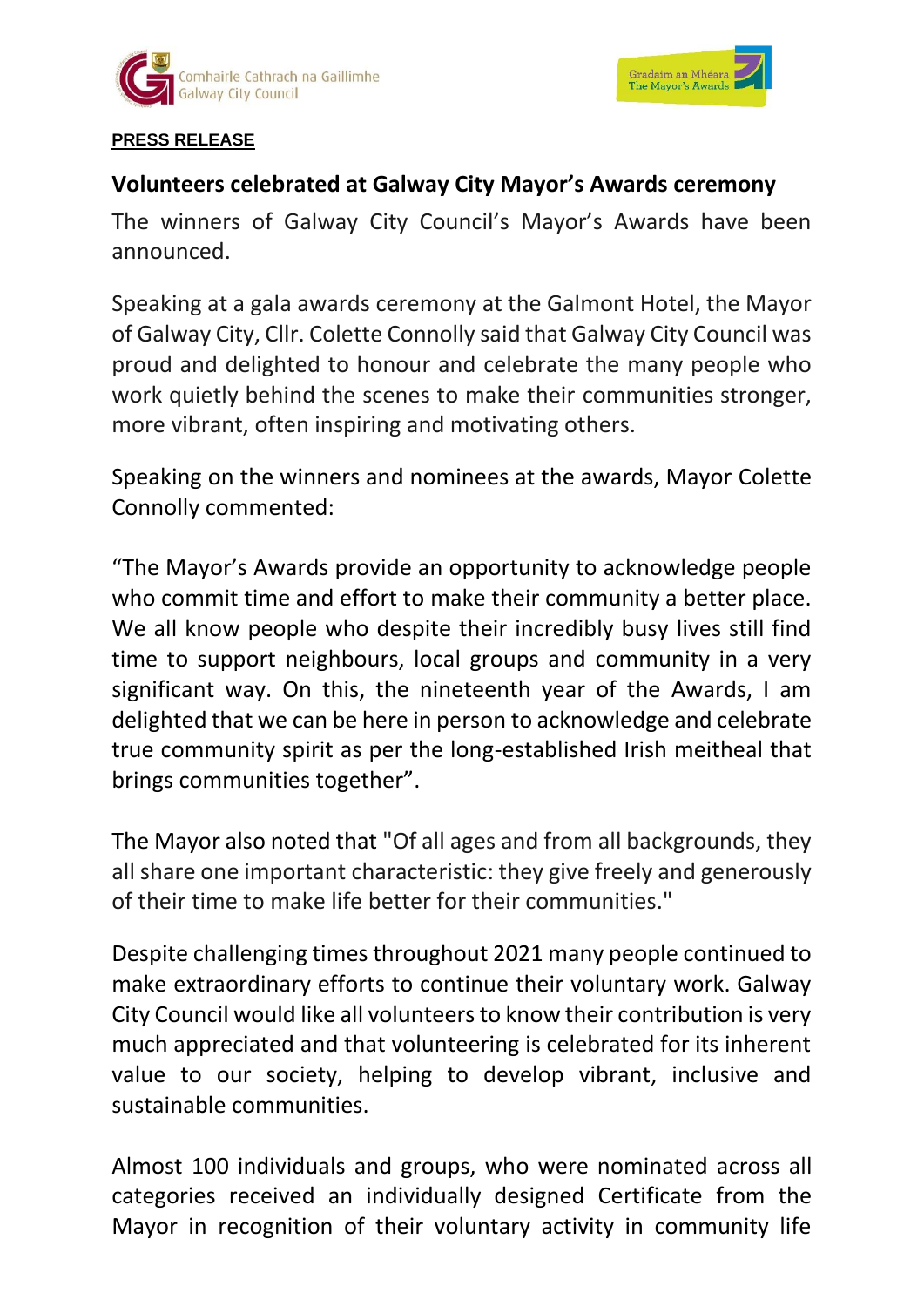across the city.

The list of award winners in the various categories is as follows.

## **Arts, Culture, Heritage & Cúrsaí Gaeilge Award:**

**St. Patrick's Primary School** who are budding musicians and performers, ready to showcase their skills for charity, at all times contributing to the positive and fun environment that exists in Galway City.

## **Residents and Local Areas Award:**

**The John Coogan Park Residents' Association** as a driving force in their local area for a number of years, undertaking a range of activities and initiatives to enhance the environment for the community. They are a source of inspiration for other community groups in the city, epitomising a 'can-do' attitude.

## **Community Service & Social Inclusion (Individual) Award:**

**Saibh Egan for** her unwavering commitment and dedication to helping those in our community who need it most and for her voluntary efforts, devotion of time and energy to people who are less fortunate, always going above and beyond making a practical difference for all.

## **Community Service & Social Inclusion (Group) Award**:

**Access for All** who have worked tirelessly for more than two decades to ensure equal access to services in Galway City for persons of all ages. Their focus on continually improving universal access of the local built environment for all people irrespective of size, age and ability, on an equal basis with others has continually ensured an accessible City for all based on equality and diversity.

## **Older Person Volunteer of the Year Award:**

**Evelyn Moran** for her active membership of a wide range of community groups and organisations over many years, working tirelessly to promote the views of older people in policy development and decision making. Evelyn is as passionate as ever about her active citizenship and is a stellar example of an older person working for older people.

## **Sports Volunteer of the Year Award:**

**Merlin Woods Football and Sports Club** for their dedication and commitment to ensuring that all children, parents and community members involved can participate in a sport they would like to try, providing a variety of sports to cater to all needs. They welcome all through the doors of the community sports club, applying their growth mind-set, participation, education and consistency.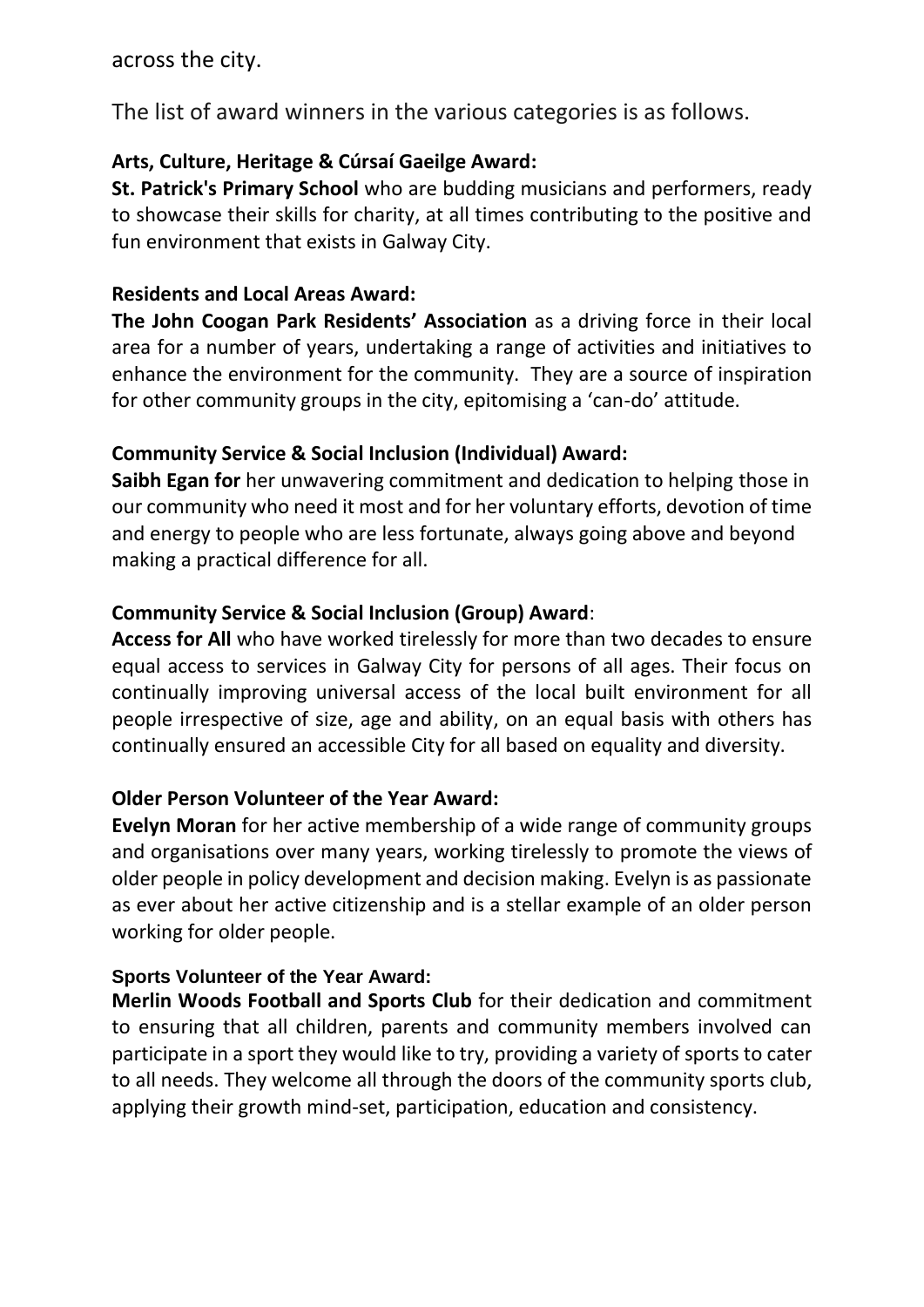#### **Children and Youth Support Award:**

## **Accompaniment Support Services for Children (A.S.S.C) Volunteers**

who enable this vital support service to operate 24 hours, 365 days a year for children and their families in Galway. These volunteers give their time willing to provide accompaniment and advocacy for young people and their families at different stages. Despite the impact of the pandemic, these volunteers contributed to provide this service ensuring every child had a person there solely to support them.

#### **Young Volunteer of the Year Award:**

**Galway City Comhairle na nÓg** for their commitment, passion and drive to make sure that young people have the medium to get their voices heard by other young people, by decision makers, and people who can influence for positive change.

## **Environmental Sustainability Award:**

**Westside Community Organic Garden** for making a measurable contribution to the community by showing people how to grow their own food at home in an urban setting. For working hard to be as green and sustainable as possible and for cultivating a safe place for local community volunteers to gather, connect and a place to simply be!

The **Galway City Volunteer of the Year Award** was presented to **Catherine Moore Temple** for her volunteering spirit, recognition of her generosity of time, energy, devotion and infectious enthusiasm for St. Nicholas's Church and all it offers to the people of Galway and across the world. Catherine has an abundant energy in promoting and sharing her love of St. Nicholas's Church, which continues to be both a citadel and a sanctuary at the heart of Galway City's spiritual, historical, community and artistic life over 700 years.

The winners were presented with a beautifully handcrafted wooden plaque, made by Galway wood turners Ambrose & Brid O'Halloran from Mayor Connolly.

#### **ENDS**

Media queries: Caitriona Morgan, Community Department, Galway City Council 091 536461 / 087 2347495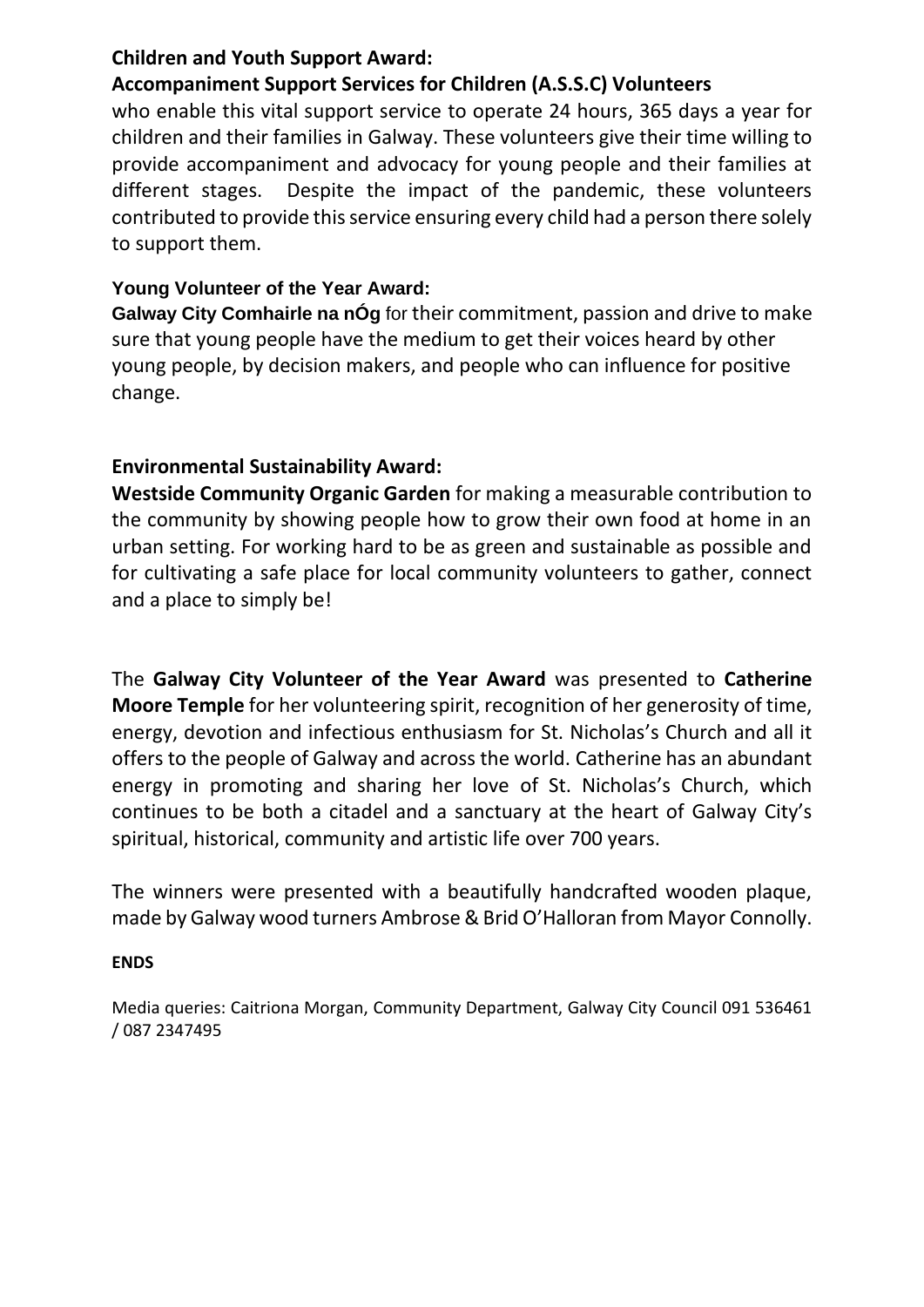



#### **PREASRÁITEAS**

#### **Faoi lánchosc docht go dtí 11.00in, Dé Máirt an 24 Bealtaine 2022**

## **Ceiliúradh ar oibrithe deonacha ag searmanas na nGradam de chuid Mhéara Chathair na Gaillimhe**

Fógraítear buaiteoirí na nGradam de chuid Mhéara Chomhairle Cathrach na Gaillimhe.

Ag labhairt di ag searmanas bronnta mórthaispeántas in Óstán Galmont, dúirt Méara Chathair na Gaillimhe, an Comhairleoir Colette Connolly go raibh Comhairle Cathrach na Gaillimhe bródúil agus thar a bheith sásta ómós agus ceiliúradh a dhéanamh ar an iomad daoine a oibríonn go ciúin sa chúlra chun a gcuid pobal a dhéanamh níos láidre, níos bríomhaire, agus iad go minic ag spreagadh daoine eile.

Agus í ag labhairt faoi na buaiteoirí agus na hainmnithe ag na gradaim, dúirt an Méara Colette Connolly:

"Tugann Gradaim an Mhéara an deis aitheantas a thabhairt do dhaoine a thugann a gcuid ama agus a gcuid iarrachtaí chun áit níos fearr a dhéanamh as a bpobal. Tá aithne againn go léir orthu siúd a fhaigheann an t-am fós chun tacú le comharsana, le grúpaí áitiúla agus leis an bpobal ar bhealach an-suntasach, d'ainneoin na saolta thar a bheith gnóthach atá acu. Anocht, ag an naoú bliain déag de na Gradaim, cuireann sé an-áthas orm gur féidir linn a bheith anseo go pearsanta chun fíor-spiorad pobail a aithint agus a cheiliúradh de réir meitheal ársa seanbhunaithe na nGael a thugann an pobal le chéile".

Thug an Méara faoi deara freisin "Ó gach aois agus ó gach cúlra, tá tréith thábhachtach amháin á roinnt acu go léir: tugann siad a gcuid ama go flaithiúil agus saor in aisce le haghaidh saol a gcuid pobal a fheabhsú."

D'ainneoin dúshláin na bliana 2021, lean mórán daoine ag déanamh sáriarrachtaí ionas go leanfaidh lena gcuid oibre deonaí. Ba mhaith le Comhairle Cathrach na Gaillimhe go dtuigfeadh gach oibrí deonach go bhfuil ardmheas ar an méid a dhéanann siad agus go ndéantar an obair dheonach a cheiliúradh mar gheall ar an sár-chuidiú a thagann as do shaol an phobail, ag cabhrú le pobail bheoga, imchuimsitheacha agus inbhuanaithe a fhorbairt.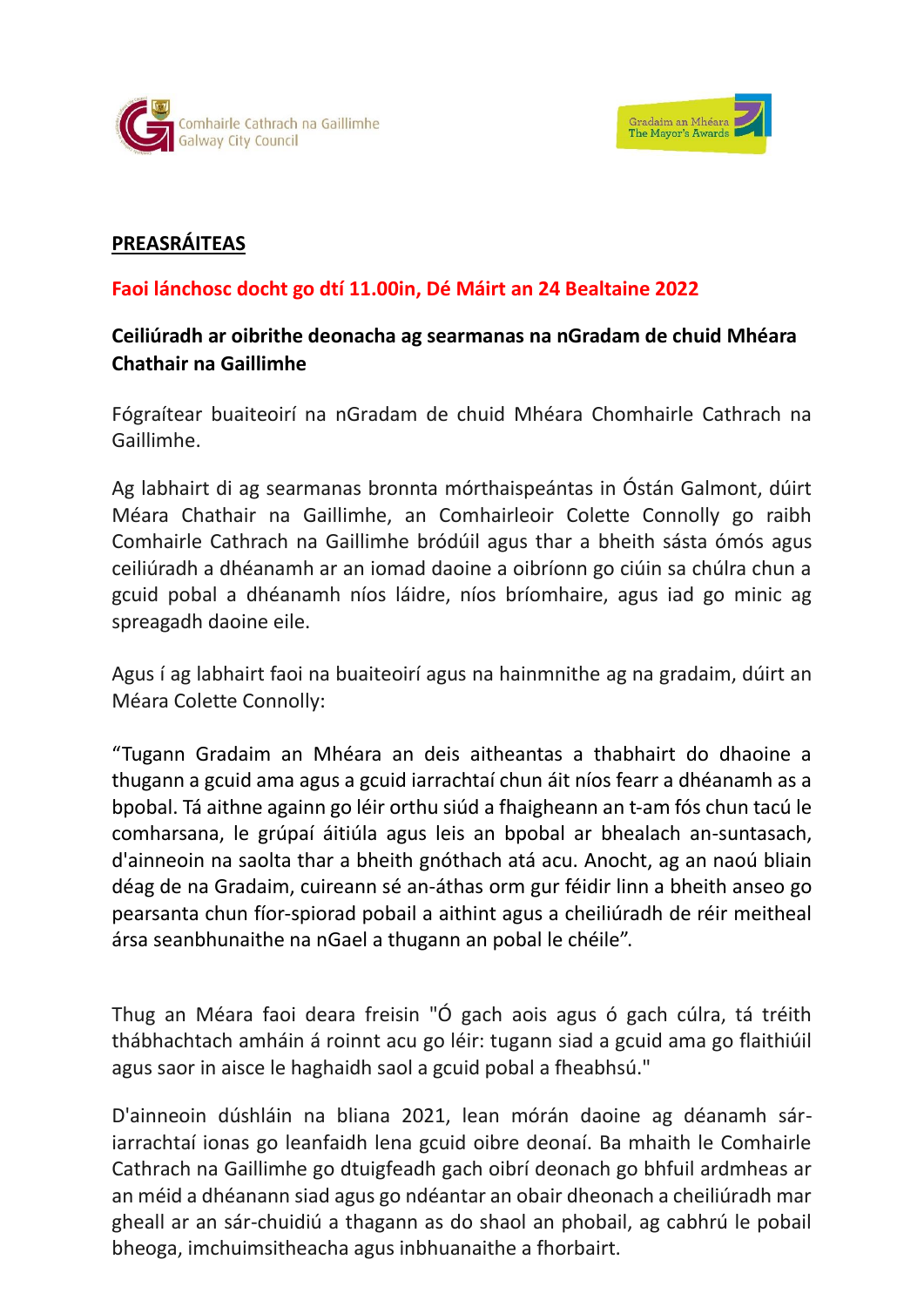Fuair beagnach 100 duine ar leith agus grúpa, a ainmníodh i ngach catagóir, Teastas ón Méara mar aitheantas ar a gcuid gníomhaíocht dheonach i saol an phobail ar fud na cathrach.

Seo a leanas liosta na mbuaiteoirí sna catagóirí éagsúla.

**Gradam na hEalaíona, an Chultúir, na hOidhreachta agus Cúrsaí Gaeilge: Bunscoil Phádraig,** ceoltóirí agus oirfidigh úra atá réidh lena scileanna a léiriú ar son na carthanachta, ag cur leis an timpeallacht dhearfach spraíúil atá i láthair i gcónaí i gCathair na Gaillimhe.

## **Gradam na gCónaitheoirí agus an Limistéir Áitiúil:**

**Cumann Áitritheoirí Pháirc Sheáin Uí Chuagáin,** ceann feadhna ina gceantar áitiúil le roinnt blianta anuas, ag tabhairt faoi raon gníomhaíochtaí agus tionscnamh chun an timpeallacht a fheabhsú don phobal. Is foinse an dóchais iad do ghrúpaí pobail eile sa chathair, agus an dearcadh 'indéanta' á léiriú acu.

# **Gradam Seirbhís an Phobail agus an Chuimsithe Sóisialta (Aonair):**

**Saibh Egan,** as a dúthracht gan staonadh d'fhonn cabhrú leo siúd inár bpobal leis an díth is mó orthu agus as a cuid iarrachtaí deonacha, a cuid ama agus a cuid fuinnimh dóibh siúd ar mhí-ádh, ag déanamh difríocht phraiticiúil do chách i gcónaí.

#### **Gradam Seirbhís an Phobail agus an Chuimsithe Sóisialta (Grúpa)**:

**Access for All,** a d'oibrigh go dian dícheallach le breis is fiche bliain chun rochtain chomhionann ar sheirbhísí i gCathair na Gaillimhe a chinntiú do dhaoine de gach aois. Dhírigh siad ar rochtain uilíoch ar an timpeallacht thógtha áitiúil a fheabhsú go leanúnach do gach éinne beag beann ar mhéid, aois agus cumas, ar bhonn comhionann le daoine eile, agus chinntigh a leithéid gur lean Gaillimh mar Chathair inrochtana do chách bunaithe ar an gcomhionannas agus ar an éagsúlacht.

## **Gradam Oibrí Deonach na Bliana do Dhuine Scothaosta:**

**Evelyn Moran,** as an bpáirt ghníomhach a glac sí i raon leathan grúpaí agus eagraíochtaí pobail thar na blianta fada, ag obair gan staonadh chun tuairimí na daoine scothaosta a chur chun cinn i bhforbairt na mbeartas agus na cinnteoireachta. Tá Evelyn chomh tugtha fós agus a bhí riamh faoina saoránacht ghníomhach agus is iontach an eiseamláir í de dhuine scothaosta atá ag obair ar son daoine scothaosta.

## **Gradam Obair Dheonach na Bliana sa Spórt:**

**Club Peile agus Spóirt Choillte Mhuirlinne** as a gcuid dúthrachta d'fho n a chinntiú gur féidir le gach leanbh, tuismitheoir agus duine den phobal páirt a ghlacadh sa spórt ar mhaith leo triail a bhaint as, ag cur na spóirt éagsúla ar fáil chun freastal ar gach riachtanas. Cuirtear siad fáilte roimh chách sa chlub spórt an pobail, ag baint úsáide as a gcuid chumais maidir le meon an fháis, leis an rannpháirtíocht, leis an oideachas agus leis an gcomhsheasmhacht.